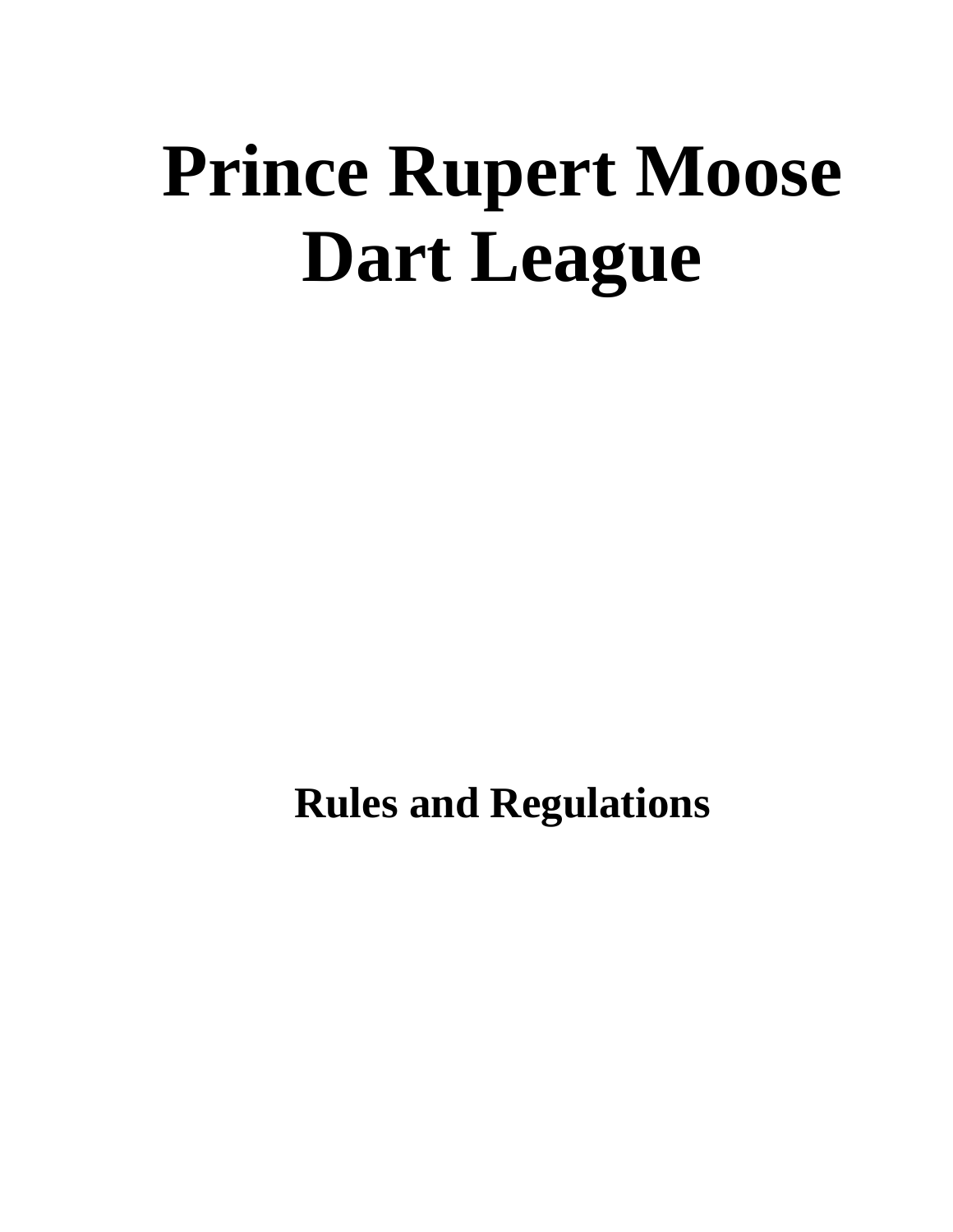#### **Index**

| 0.00 - Definitions            |
|-------------------------------|
| 1.00 - League Rules           |
| 2.00 - League Format          |
| 3.00 - Matches                |
| 4.00 - General                |
| 5.00 - Starting time          |
| 6.00 - Throwing for Bull      |
| 7.00 - Starting and Finishing |
| 8.00 - Out of Turn            |
| 9.00 - Scorekeeping           |
| 10.00 - Record Keeping        |
| 11.00 - Shorthanded Play      |
| $12.00 - Spares$              |
| 13.00 - Defaults              |
| 14.00 - Make-up Games         |
| 15.00 - Team Membership       |
|                               |

#### 16.00 - Registration and Fees 17.00 - Nightly Dues 18.00 - Communications 19.00 - Code of Conduct 20.00 - Discipline 21.00 - Protests 22.00 - Executives Duties 23.00 - Annual General Meeting 24.00 - Turkey Shoot 25.00 - Tournaments 26.00 - Other 27.00 - Changes to this document Appendix 1 – Score Sheet Appendix 2 – Executive

Appendix 3 – Fee Schedule

#### **0.00 - DEFINITIONS**

AGM - Annual General Meeting

Bust – When the player scores more than they have left.

Executive Term - Starting at AGM and lasting for 1 year.

Finish – A throw that ends the game

First Half – The first half of the season. This will be before the league is split into "A" and "B" divisions Leg – 1 game of darts, either a singles, doubles or team game

Match – During regular league play a match will consist of all games played on 1 night (4 singles, 4 doubles and 3 team game or 11 legs)

Member – A paid league player in good standing with voting rights.

Moose – Prince Rupert Moose Lodge

NDFC – National Dart Federation of Canada

Oche – The toe line 7' 9 ¾" from the face of the board. If the oche is raised, then the measurement should be taken from the back of the raised object. If the oche is tape (or paint or anything else that is not raised), it should be placed so that the measurement is from the front of the line is the measurement.

PRMDL – Prince Rupert Moose Dart League

Scorekeeper – Person keeping score and marking it on the board provided (Chalker)

Season - Sept 01 to May 31 or based on schedule

Second Half - The second half of the season. This will be after the league is split into "A" and "B" divisions SIDO – Single In, Double Out

# **1.00 - League Rules**

- 1.01 This document shall be considered the rules of the PRMDL.
- 1.02 All dart events hosted by the PRMDL shall play will be within the rules set out by the NDFC, except where defined in the following rules.
- 1.03 A copy of these rules will be posted online and on information board at the Moose Lodge
- 1.04 A copy of these rules will be given to any player in paper or electronic form upon request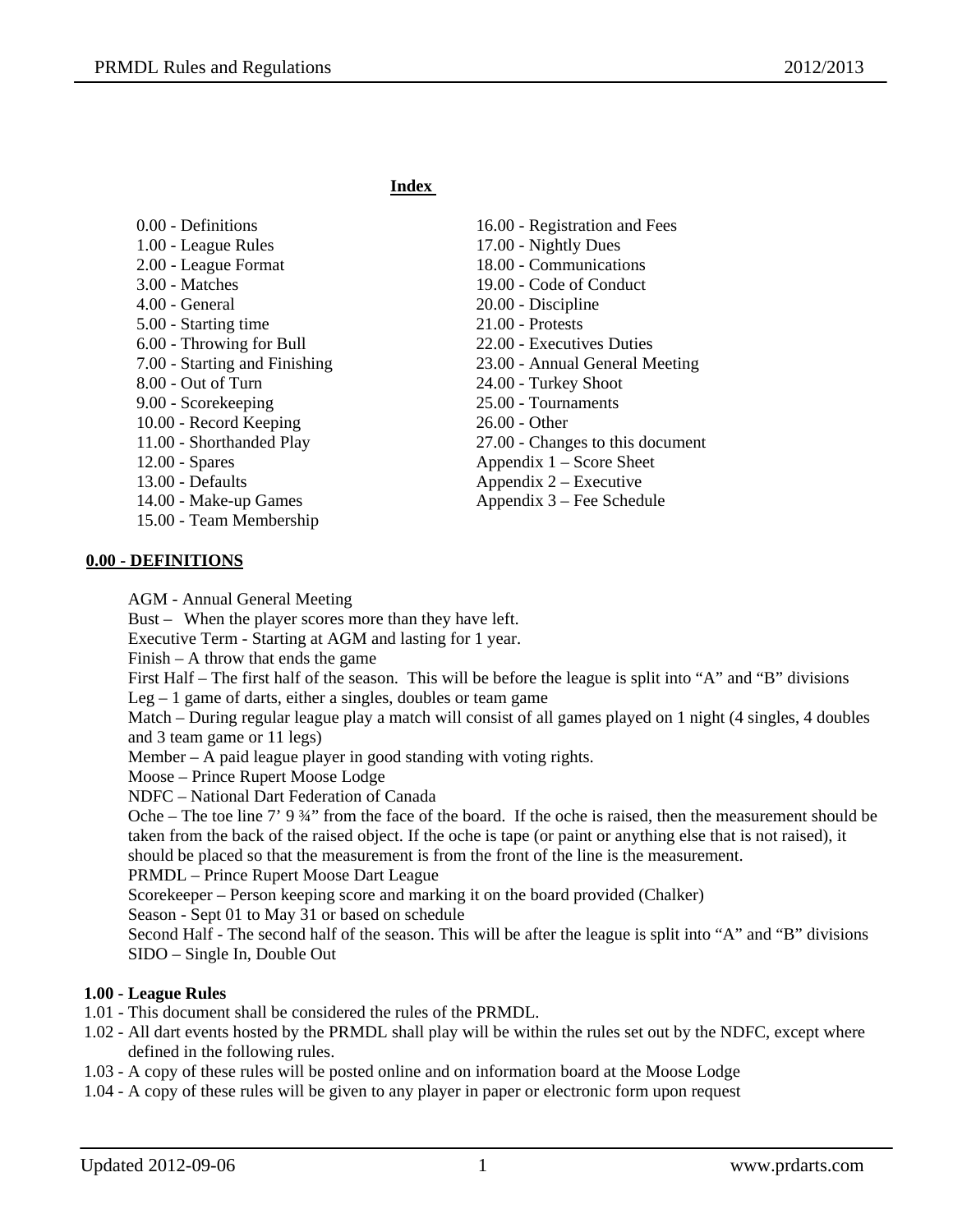#### **2.00 - League Format**

- 2.01 During the first half of the season, all teams will play a round robin format then split into divisions based on points scored in round robin.
- 2.02 This split will be the beginning of the second half of the season with an A and a B division.
- 2.03 The executive will determine the number of teams in each division after completion of the first half of the season. The placement of teams in a division will be at the executive's discretion.

#### **3.00 - Matches**

- 3.01 Each match will consist of:
	- 4 Singles games of 401 SIDO
	- 4 Doubles games of 501 SIDO
	- 3 Team games of 701 SIDO
- 3.02 Line-ups are to be done before you start each section on the score sheet.
- 3.03 A player cannot play more than 1 singles game or 2 doubles games.
- 3.04 A player cannot play in both first and second doubles games or both third and fourth doubles games.

#### **4.00 - General**

- 4.01 Players who haven't played the previous leg are allowed at least a six (6) dart warm up before commencing with the next leg.
- 4.02 Coaching may be done by a team member, but only when the shooter steps back from the toe-line.
- 4.03 Respect your opponent by keeping your distance when they are at the oche! Try to stay at least two feet behind them while they are throwing.
- 4.04 Darts are to be thrown in an overhand throw, 1 at a time, in a deliberate manner.
- 4.05 All legs (games) start and end with a handshake.

# **5.00 - Starting time**

- 5.01 Play to begin at 8:00pm Wednesday evenings.
- 5.02 A 15 minute grace period is allowed only if a team is short a player.
- 5.03 Play must begin by 8:15pm.
- 5.04 Teams may make prior arrangements to begin play earlier or later in the evening.
- 5.05 It is expected that the Team Captain's use due diligence in putting up players for games in a timely manner. No longer than 2 minutes after the end of the previous leg (game).
- 5.06 Teams with complaints against them for consistently being late may have disciplinary action taken, including, but not limited to, leg and match forfeitures.

# **6.00 - Throwing for Bull**

- 6.01 The order of play will start by throwing the bull, closest to the bull to decide order of play.
- 6.02 The closest player can, but does not have too, throw first.
- 6.03 Darts outside the scoring area do not count towards deciding the order of throw.
- 6.04 Both darts in the single or double bull are considered to be a tie.
- 6.05 If trying to determine which dart is closest, if both darts are outside the single bull, darts are not to be touched.
- 6.06 Closeness is to be determined where the dart enters the board.
- 6.07 If the first dart is in the double bull, it should be removed only at the second throwers request.
- 6.08 If there is a tie, there is to be a re-throw reversing the order of throw.
- 6.09 For Doubles or Team games, the player who diddles can, but does not have to, shoot first in the line-up.

# **7. 00 - Starting and Finishing**

7.01 - All legs will be SIDO.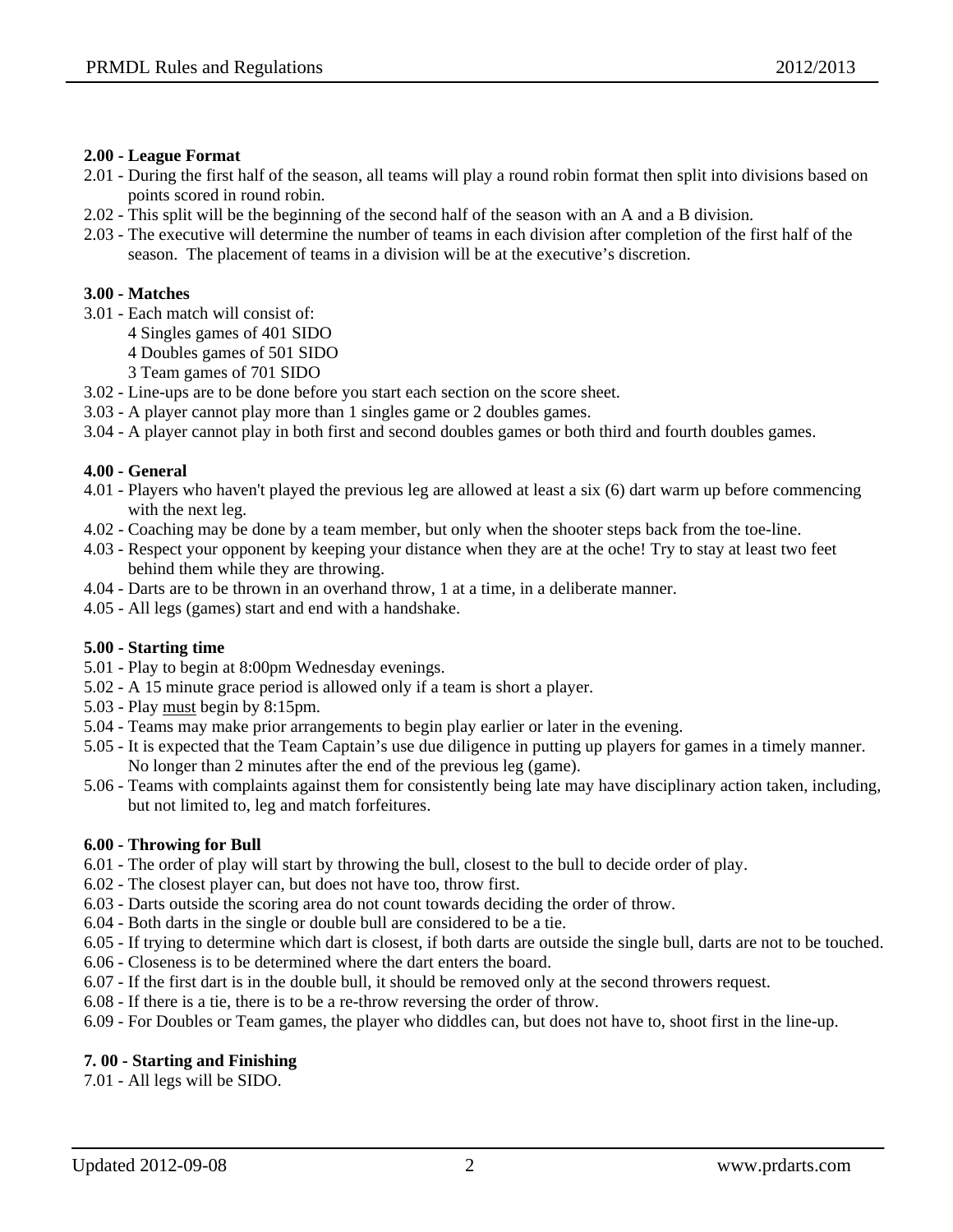7.02 - Should a player finish the double with the first dart and then throws again, the first dart will stand and the leg ends. A player cannot bust a win.

### **8.00 - Out of Turn**

- 8.01 During team games, if a player inadvertently shoots out of turn and the error is discovered prior to the following opponent throwing their first dart, the score will not count and proper order shall proceed.
- 8.02 If the error is not discovered until after the following opponent has shot, the score will stand and proper rotation resume. This means that 1 player will miss a turn and another will get 2 that round.

#### **9.00 - Scorekeeping**

- 9.01 Teams will alternate providing scorekeepers for each leg (game)
- 9.02 The team losing the first throw for bull will provide the first scorekeeper.
- 9.03 All scoring shall be marked from left to right.
- 9.04 The scorekeeper, upon request only, will tell the player the number scored and/or score remaining only.
- 9.05 While a player is shooting, the scorekeeper should make every effort to remain still and not distract the thrower
- 9.06 Scorekeepers should not move to check what was scored until either the throw is complete, or upon request from the thrower.
- 9.07 The scorekeeper must not touch the shooters darts on the board, for the purpose of checking the count, until the score has been recorded.
- 9.08 Darts are to be left in the board until both the scorekeeper and the shooter have confirmed the score.
- 9.09 If the darts are removed before the scorekeeper has confirmed the score, and there is a discrepancy, the scorekeepers score shall stand.
- 9.10 Both scorekeepers and team captains should ensure that the scoreboard tally is correct before the next player shoots.
- 9.11 If an error was made in the addition of numbers hit or in the subtraction, the next opposing players' throw shall not be interrupted and the score is to be corrected after the throw is complete.
- 9.12 Incorrect scorekeeping discovered after both players have thrown, shall not be corrected.
- 9.13 If the scorekeeper is asked and provides incorrect information regarding what is left and the shooter completes the game based on that information; the game is not over. Although the scorekeeper may have provided the information, it is up to the shooter and team captain to confirm what they have left before they throw their darts if they are unsure of the score.
- 9.14 Only the scorekeeper, and/or player retrieving his/her darts are allowed ahead of the toe-line.

# **10.00 - Record Keeping**

- 10.01 Scores will be recorded on game sheets that will be provided. One point for a win will be recorded to a possible total of 11 points
- 10.02 All players first and last names should be written on the score sheet at least once.
- 10.03 If there is more than one player with the same first name, then the initial of their last name, or their full last name, should be recorded for every leg played.
- 10.04 The player who doubles out gets credit for finishing the game. If the winning team does not mark in which player hit the double on their sheet (for doubles and team games), they will not be asked and nobody will get credit for it.
- 10.05 If nothing is entered to indicate whether the team won or lost the leg, it will be assumed that the leg was lost.
- 10.06 The following information should also be recorded for statistical and award presentations: Tons (100)

High Scores (101 for Men, 90 for Women) High finishes (60 or greater) Bull finishes (all finishes ending with a double bull)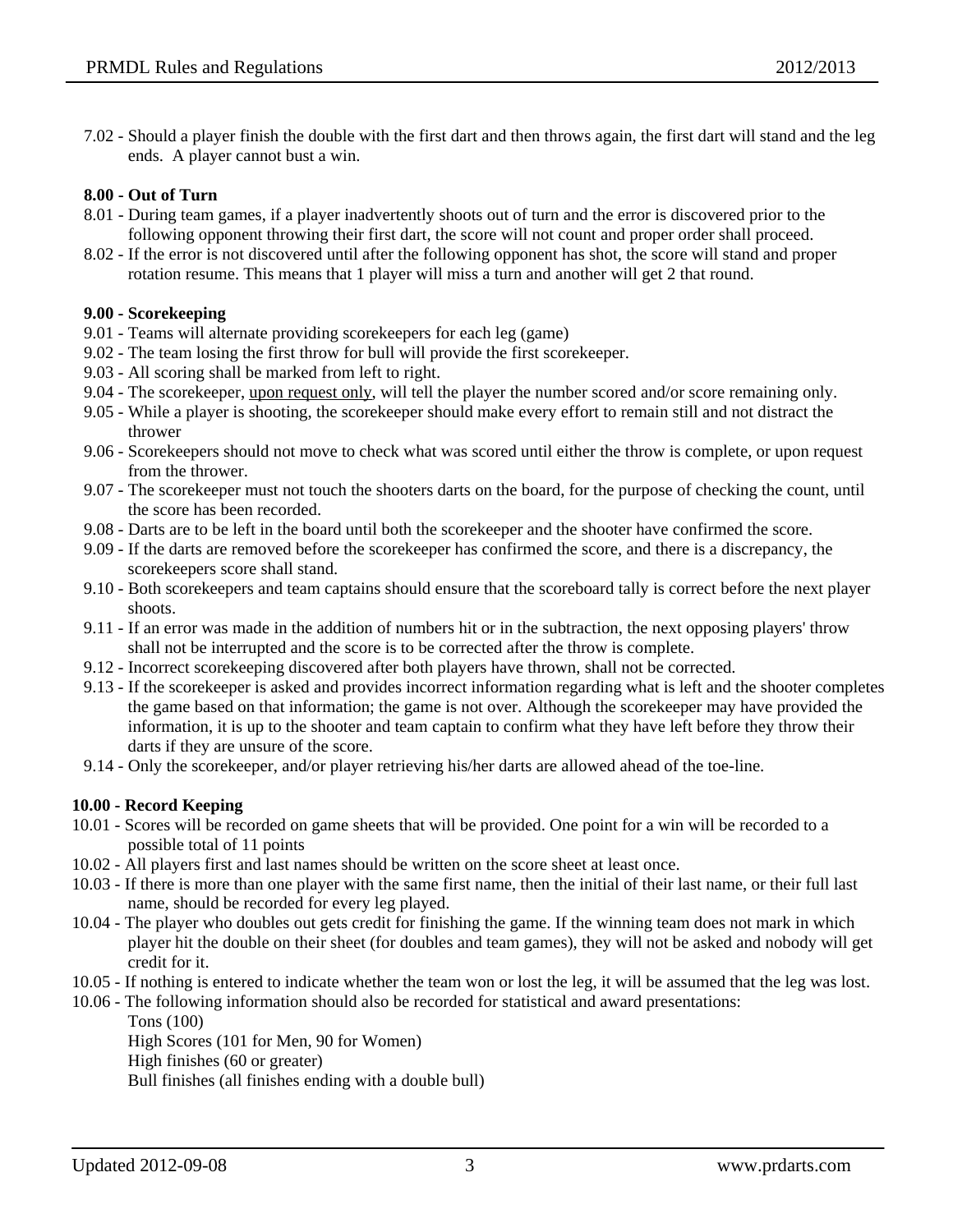- 10.07 For any of the above, only record in one category. If it also qualifies for another category, it will be automatically calculated by the statistician (i.e. a 130 bull finish would also be calculated for high scores and high finishes).
- 10.08 If a player forgets to put any scores/finishes on the sheet, they will not be allowed to add it after it has been handed in.
- 10.09 Score sheets are to be turned into the Statistician as soon as possible after completion of all games. If the statistician has left for the evening, place sheets in the score box provided.
- 10.10 The above stats will not count in league events (i.e. Turkey Shoot) and/or playoffs .

### **11.00 - Weekly Awards**

- 11.01 There will be weekly awards for the most of the highest score and 180's.
- 11.02 The moose is sponsoring the weekly high score awards.
- 11.03 High scores will be defined as 177 or less.
- 11.04 If a player(s) have multiples highest score, the person with the most wins ( I.E. 2x140 beats 1x140).
- 11.05 Ties will be broken by each player throwing 9 darts and the highest total score winning.
- 11.06 The league is sponsoring the weekly 180's awards.
- 11.07 All 180's will be awarded \$10.00 by the league on the following week. The player awarded the 180 can take the \$10.00 from the teams nightly fees and submit a note saying such.

#### **12.00 - Shorthanded Play**

- 12.01 If a team fails to have a full roster, but can field the required 3 players, then the shorthanded team must: Forfeit 1 singles leg, forfeit 1 doubles leg and in the "team games" the team will take 25 points for the missing player as long as the amount can be deducted from the score.
- 12.02 The opposing team is to be notified which position the "dummy" will play giving the opposing team back to back shots, including shots at the double to finish the game.

#### **13.00 - Spares**

- 13.01 Spare(s) can only play if a team has less than 4 players of its registered team members available to play.
- 13.02 A maximum of 2 spares per team may be used.
- 13.03 If any spares are used, and a registered player(s) shows up the spare(s) must remain on the team for the evening and the registered player can play in teams only. The spare(s) must also be rotated in the teams.
- 13.04 If a spare(s) is used for the evening, first and last names with "(spare)" beside it, should be written on the sheet.
- 13.05 Pre-arranged spares are allowed.
- 13.06 Spares picked up are to be taken from the "Spare board", if not pre-arranged, in order from the top to bottom.
- 13.07 If a spare on the "Spare board" turns down a team the spare will be taken off the spare board and not allowed to play that evening.
- 13.08 Spares shall pay the weekly fee to play, but will not receive trophies and banquet tickets.
- 13.09 Registered spares will be entitled to trophies and banquet tickets.
- 13.10 Spares may be used from teams with more than 4 registered available players if the team is willing to let their player play for opposing (not the team they're playing against).
- 13.11 When the league is divided into "A" and "B" Divisions, spares from other teams should only be used from the same division. If this cannot be done, then a spare from "B" division may be used in "A" division but "A" Division players may not spare for "B" division. "A" division players may only spare for "B" division teams if it means a forfeit and the apposing team agrees.
- 13.12 There will be 2 types of spares, registered and non-registered.
- 13.13 Registered Spares will pay the registration fee, as well as the weekly fee for the nights that they play; these spares will be eligible for anything a registered player is.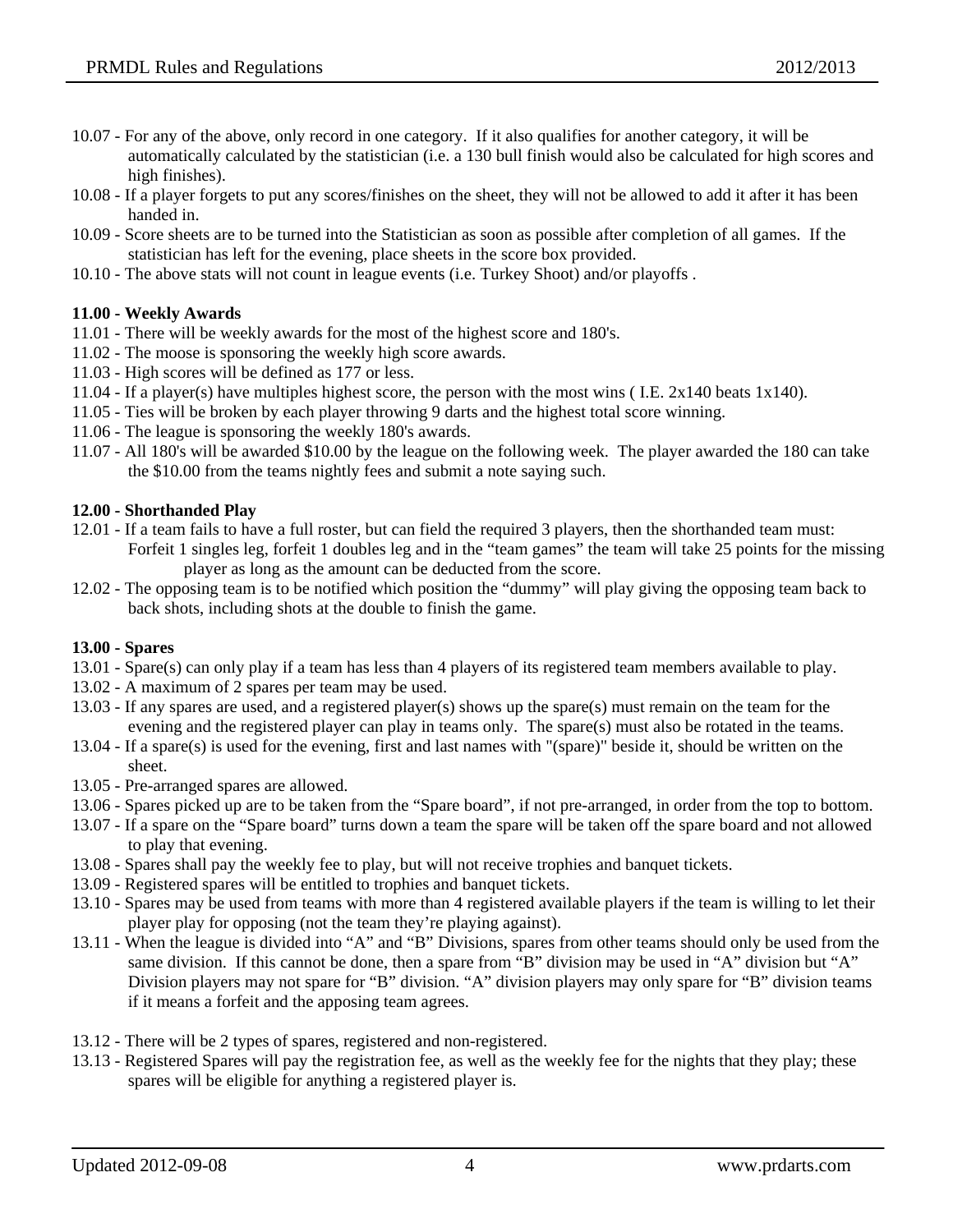13.14 - Non-registered spares do not have to pay the registration fee, but do have to pay the weekly fee on the nights that they play and will not be eligible for any awards, door prizes, the banquet, or any other privileges.

# **14.00 - Defaults**

- 14.01- A minimum of 3 players including 2 regular team members must be present in order to play.
- 14.02- If a team cannot be fielded, and prior arrangements have not been made, then the opposing team will receive 9 points, and the forfeiting team will receive 0 points.
- 14.03- If a team forfeits more than 3 times during the first half or 3 times in the second half of the schedule, that team will be taken off the schedule for the remainder of the year.
- 14.04- If a team is taken off the schedule the schedule will be amended giving all teams 0 points and a bye, even for games already played.

#### **15.00 - Make-up Games**

- 15.01 Team play can be done on another night if agreed upon by both teams.
- 15.02 Make-up games will have to be played before the regular night of play 3 weeks after the scheduled night of play, or the last night of play (including the last night of play for first half), whichever comes first.
- 15.03 If both teams cannot come to an agreement on which day to play on before the required date, the original team requesting to re-schedule will default if the match is not played.

#### **16.00 - Team Membership**

- 16.01 If a player wants to leave the team that they originally registered with and go play for another team, they must do this before the date that the registration fees are due.
- 16.02 If a player quits their team any time after the registration fee due date, they will forfeit any money that they have put into the league up to that point as well as any privileges that go with it, and will not be allowed to join another team or to spare for any teams in the league for the rest of the season.

#### **17.00 - Registration and Fees**

- 17.01 Registration fees for all league events will be as outlines in Appendix 3.
- 17.02 Team registration fees are to be paid as a team, and must be paid to the treasurer by the last Wednesday in October or the end of the first half of the schedule, whichever comes first.
- 17.03 Teams not paid at the beginning of the night on of the above date will not be allowed to play and will lose by default.
- 17.04 Dues are not refundable or transferable.
- 17.05 All Teams are to have a minimum of 4 up to a maximum of 7 "Registered" players.
- 17.06 Games won by players who are registered, but haven't paid their registration fees, will be declared void and the win will be awarded to apposing team.
- 17.06 There will be no new additions allowed to team rosters after the date that the registration fees are due, unless, a registered player(s) leaves the league and the team has less than 4 registered players remaining on the team.

# **18.00 - Nightly Dues**

- 18.01 Nightly dues as per appendix 3 are to be played before start of play.
- 18.02 The above rule will be loosely enforced to facilitate the start of play for the night, as well as for the convenience of the treasurer, however if there are issues collecting fees, it will be strictly enforced.

#### **19.00 - Communications**

- 19.01 Any team and/or player supplying an E-mail address will receive regular updates of the League standings.
- 19.02 Any email addresses acquired by the league will not be distributed in any manner.
- 19.03 Any emails that are addressed to multiple recipients will be blind carbon copied to hide the addresses.
- 19.04 Contact information will not be sold or distributed for any reason to any person or organization.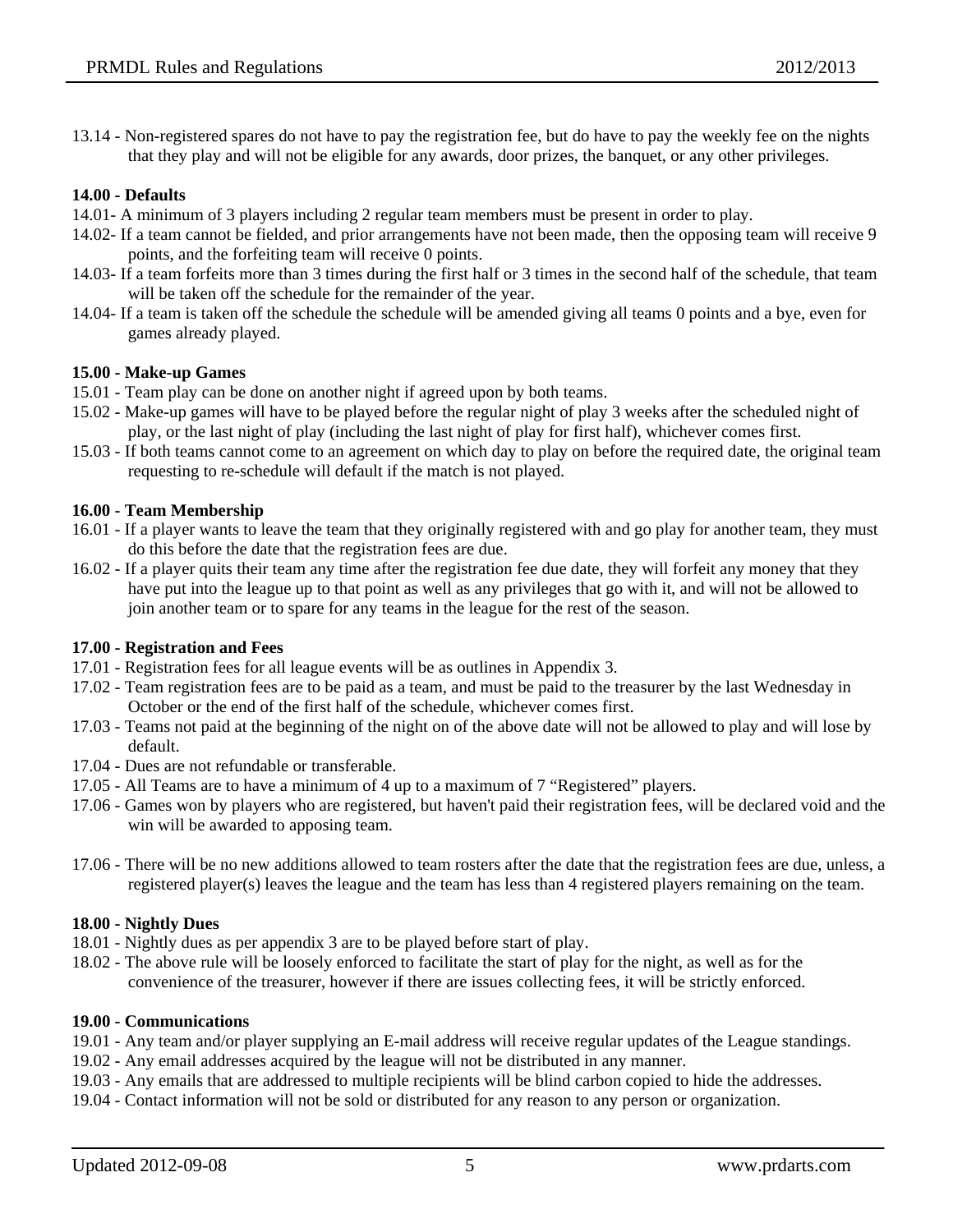#### **20.00 - Code of Conduct**

- 20.01 No abusive or obnoxious behavior. Any player displaying this kind of behavior during any league night or league-related event will be given one warning and one warning only. A second offence during the season will have the player banned from the league for a minimum of the season.
- 20.02 No fighting!!! Any players involved in a fight during any league night or league-related event will be banned from the league, no questions asked, and no exceptions!
- 20.03 The executives reserve the right to deny anybody entry into any league-related event if we think that they are unfit (i.e.: too intoxicated) to play.
- 20.04 Any action that causes, or may cause harm to any player will be severely dealt with.

# **21.00 - Discipline**

21.01 - Any infractions of the rules will be dealt with depending on the severity of the infraction by majority consensus by the executive.

#### **22.00 - Protests**

- 22.01 Protests for any action during a match can be made to the executives that are present.
- 22.02 If no executive are present, submit in writing the protest to the executives for review.
- 22.03 Any executives involved in the protest will not be involved in deciding the outcome.
- 22.04 Protests made by the winning team (of the protest-able leg) will only be used for making rules for future reference.

#### **23.00 - Executives Duties**

- 23.01 All executive Determine league split; determine prizes for banquet and league events; decide on any disciplinary measures if required; decide on any rule changes and whether or not a general vote is necessary, run league events.
- 23.02 President General administration of league, including league activities and events.
- 23.03 Vice President Assist president, act on behalf of president if president is not available.
- 23.04 Treasurer Collect weekly and seasonal dues; issue receipts; deposit funds into bank; complete financial statement at end of season; Organize with bank to have new executives put on account.
- 23.05 Statistician Collect score sheets, enter in statistician program; print reports; post schedule and statistician reports; distribute drink tickets for weekly high scores.

#### **24.00 - Annual General Meeting**

- 24.01 The AGM will be held at the end of the season during the banquet.
- 24.02 The order of events shall be the following:
	- 1- Banquet
	- 2 Awards
	- 3 League Business
	- 4 Treasurer's report
	- 5 Elections (President, Vice President, Treasurer, Statistician)
	- 6 Door Prizes
- 24.03 The Annual Banquet and Trophy presentation is open to all registered members and guests. There may be an additional fee for guests upon the executive's discretion.
- 24.04 Door prize tickets will only be available to registered members.
- 24.05 If there is a fee for guests, there may be a door prize(s) available for guests, at the discretion of the executive.

# **25.00 - Turkey Shoot**

25.01 - PRMDL will host a Turkey Shoot as an annual league event.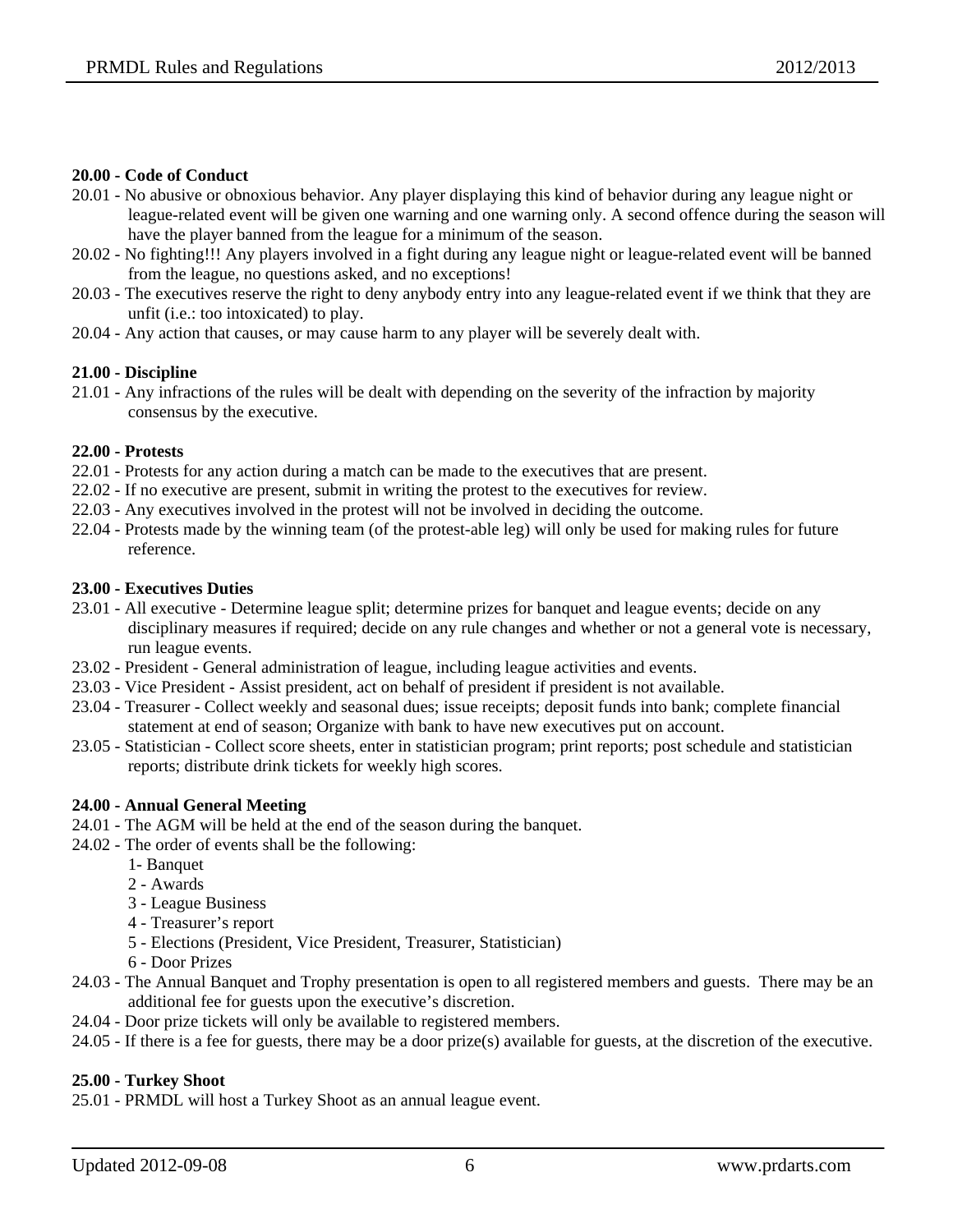- 25.02 The Turkey Shoot is open to all league and non league players.
- 25.03 Entry fee for registered league players will be the same as regular nightly fees.
- 25.04 Entry fee for non-registered league players will be double (2x) regular nightly fees.
- 25.05 Format will be blind draw teams of 2, 3 or 4 depending on how many players register for the event, sheet final. Playoffs will be only played in the case of ties.

#### **26.00 - Tournaments**

- 26.01 PRMDL currently hosts 2 non league annual tournaments, The Prince Rupert Open (October) and the Moose Open (January)
- 26.02 If at sometime the PRMDL decides to not support these events, a separate organization may be formed to host these events.
- 26.03 These tournaments will have their own set of rules and regulations.

#### **27.00 - Other**

- 27.01 Any item or rule not covered by these rules will be decided on by the executive.
- 27.02 Please consult the executive for clarification on any of these rules.

#### **28.00 - Changes to this document**

- 28.01 Changes to format or policy of league activities and/or rules, need to be approved by all executives, or by a majority vote amongst all league players as determined by the executive.
- 28.02 These rules will be reviewed at the beginning and end of each season and updated as necessary.
- 28.03 No changes to these rules will be made during the season.
- 28.04 Copy of rules will be posted online and on information board at League Venue.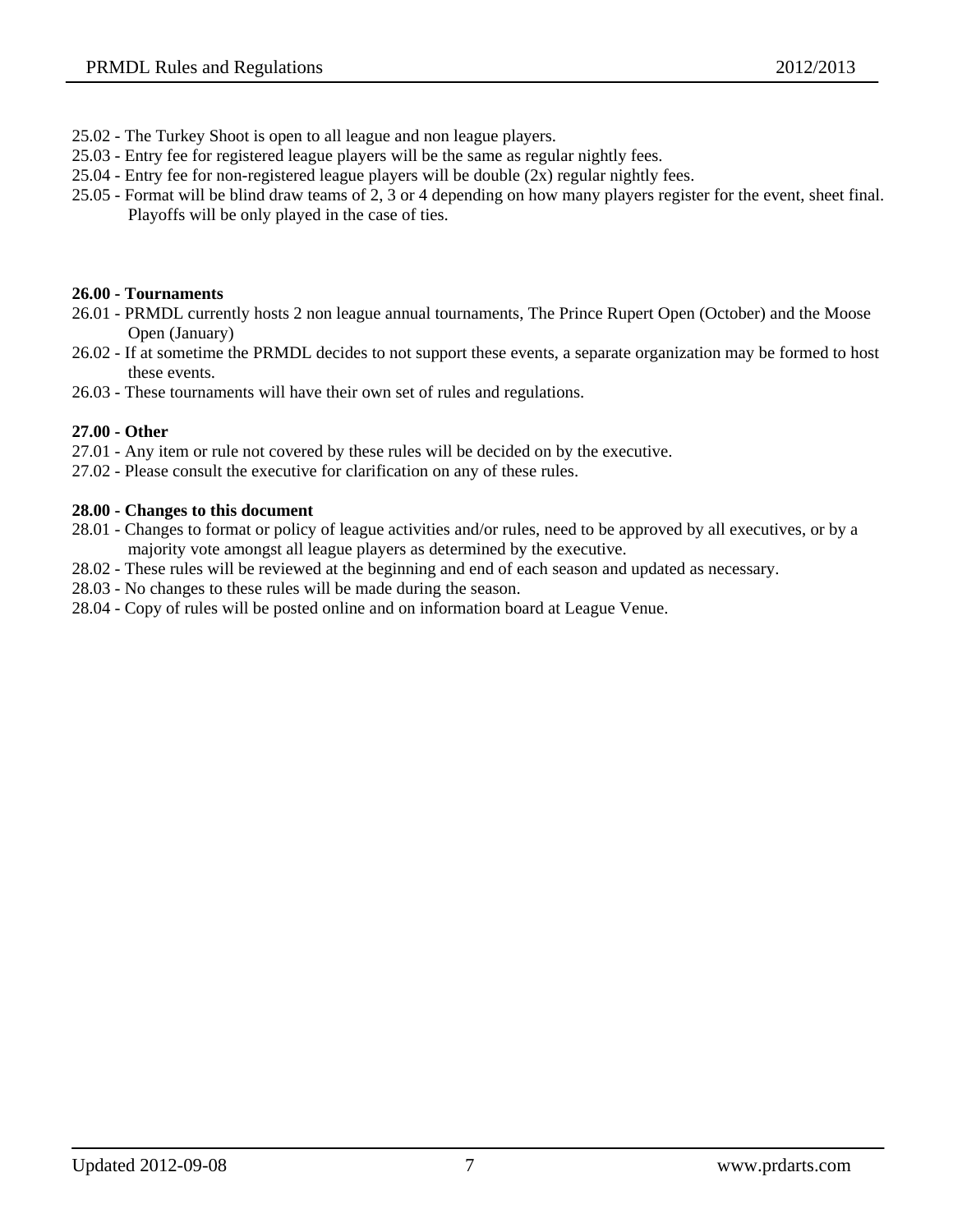# **Appendix 1 - Score Sheet**